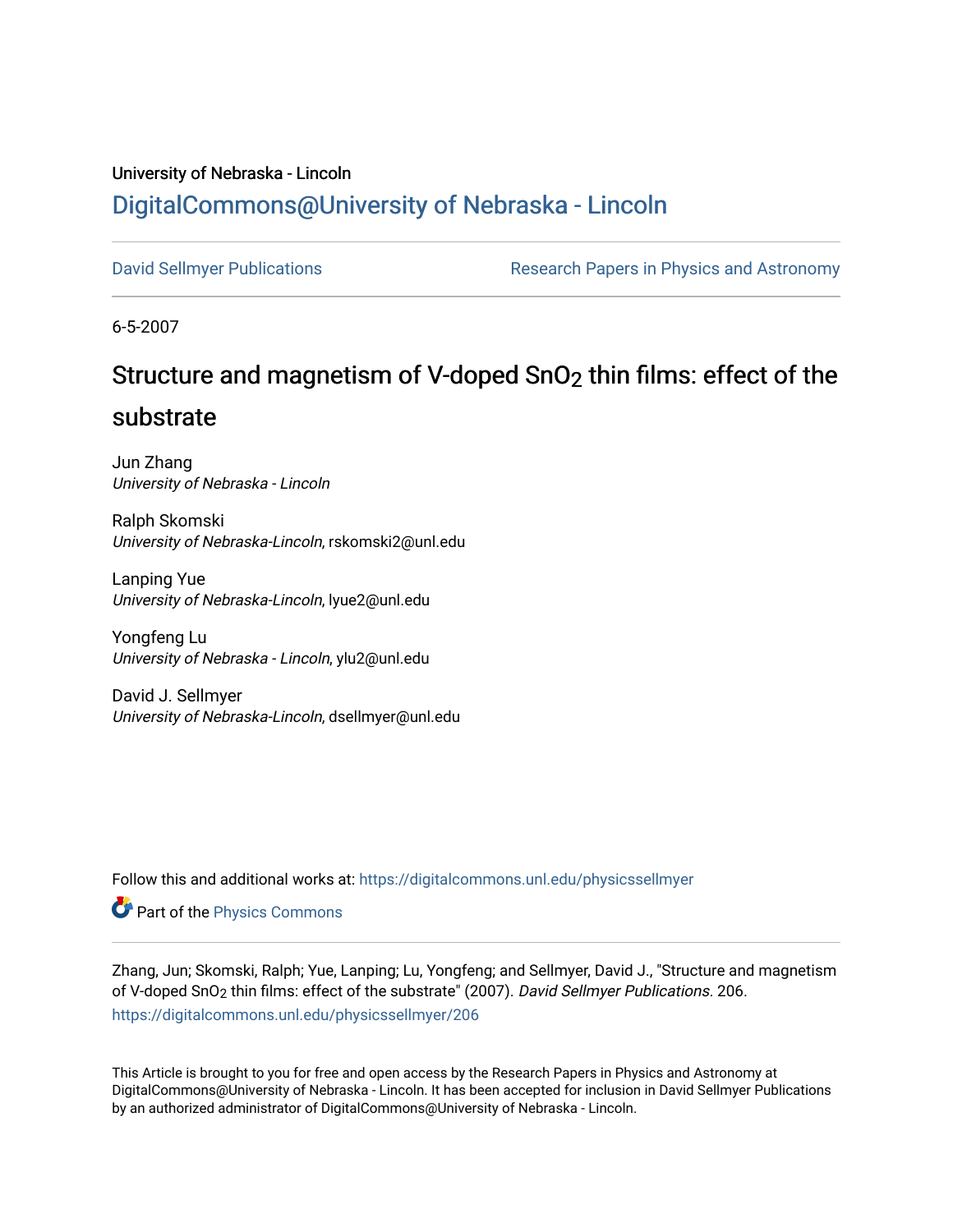Published in *Journal of Physics: Condensed Matter* **19** (2007), 256204 (6 pp); doi:10.1088/0953- 8984/19/25/256204 Copyright © 2007 IOP Publishing Ltd. Used by permission. Online at http:// stacks.iop.org/JPhysCM/19/256204

Submitted April 15, 2007; published June 5, 2007

# Structure and magnetism of V-doped  $SnO<sub>2</sub>$  thin films: effect of the substrate

Jun Zhang1*,*2, R. Skomski1*,*2, L. P. Yue1*,*2, Y. F. Lu2*,*3, and D. J. Sellmyer<sup>1,2</sup>

- <sup>1</sup>*Department of Physics and Astronomy, University of Nebraska, Lincoln, NE 68588, USA*
- 2 *Nebraska Center for Materials and Nanoscience, University of Nebraska, Lincoln, NE 68588, USA*
- <sup>3</sup>*Department of Electrical Engineering, University of Nebraska, Lincoln, NE 68588, USA*

### **Abstract**

We report on the structure and magnetism of V-doped SnO<sub>2</sub> thin films grown by pulsed laser deposition. The structure and magnetic properties of the films strongly depend on the substrates on which the films are grown. Films grown on  $AI_2O_3$  substrates are single crystalline and show anisotropic in-plane magnetic moments, while films grown on Si substrates are nanocrystalline and show no anisotropy. Compared with that of single-crystalline films, the magnetic moment of nanocrystalline films is higher at low V concentration, decreases more quickly as the V concentration increases, and is more sensitive to vacuum annealing. Our results suggest important roles for spin–orbit coupling and defects in the magnetism of diluted magnetic oxides.

High-temperature magnetic oxide semiconductors have attracted much attention in spin electronics, because they combine optical transparency and semiconductivity with ferromagnetism above room temperature. Motivated by theoretical predictions [1, 2], much work has been done on the transition-metal doped oxides in which room-temperature ferromagnetism has been observed, including ZnO  $[3]$ , TiO<sub>2</sub>  $[4, 5]$  and SnO<sub>2</sub>  $[6-8]$ . However, compared with the booming materials research on the magnetic oxide semiconductors, the understanding of their magnetism is still in its infancy, with an ongoing debate about intrinsic ferromagnetism and extrinsic magnetic properties. Although the F-center model [7] has been proposed to explain the intrinsic ferromagnetism, recent experimental results suggest that the magnetism of magnetic oxide semiconductors is very complicated and may involve other effects. One example is giant magnetic moments, such as the room-temperature moment of 7.5  $\mu$ <sub>B</sub>/Co found in Co-doped SnO<sub>2</sub> [6], and 4.23  $\mu$ <sub>B</sub>/V in Vdoped TiO<sub>2</sub> thin films [9]. Another interesting observation is the anisotropy of the magnetic moment observed in Codoped ZnO [10]. Both phenomena suggest an important role of spin–orbit coupling in the ferromagnetism of the ferromagnetic oxide semiconductors. Moreover, the magnetism of the doped oxides strongly depends on crystalline defects. Recently, Kaspar *et al* [11] found that structurally defective Cr-doped TiO<sub>2</sub> thin films show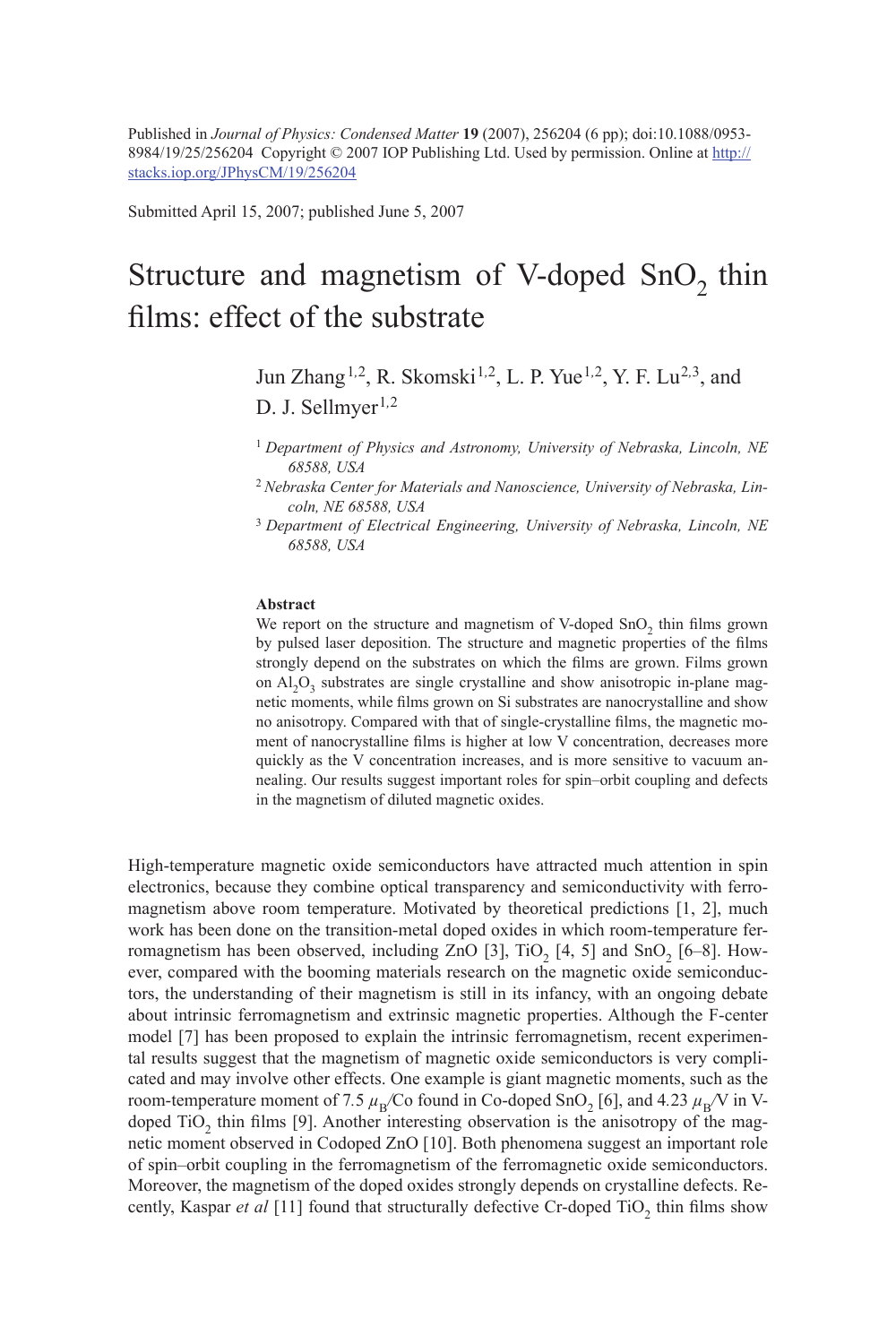

**Figure 1.** XRD patterns of the  $\text{Sn}_{1-x}\text{V}_x\text{O}_2$  ( $x = 0.10$ ) thin films grown on Si (top panel) and  $AI_2O_3$  (bottom panel) substrates.

high-temperature ferromagnetism, but those with excellent structural quality do not. The investigation of these phenomena will help to understand the intriguing ferromagnetism in doped oxides.

In this paper we investigate the structure and magnetic properties of V-doped  $SnO<sub>2</sub>$ thin films. The films show not only room-temperature ferromagnetism but also a pronounced anisotropy of the magnetic moment, and the magnetic properties strongly depend on the substrates on which the films are grown. Strong in-plane anisotropic magnetic moments are observed in the single-crystalline films grown on sapphire substrates but not in the polycrystalline films grown on silicon substrates. The films grown on different substrates have different magnetic moments and their magnetic properties show different sensitivities to vacuum annealing.

V-doped SnO<sub>2</sub> (Sn<sub>1-x</sub>V<sub>x</sub>O<sub>2</sub>,  $x = 0$ -0.10) thin films were grown on Si(001) and r-cut Al<sub>2</sub>O<sub>3</sub> (11<sup>o2</sup>) substrates by a pulsed laser deposition (PLD) method. Sn<sub>1-*x*</sub>V<sub>x</sub>O<sub>2</sub> ceramic targets were prepared by standard solid state reaction of SnO<sub>2</sub> (99.9% purity) and  $V_2O_5$ (99.995% purity) powders. The base pressure of the PLD chamber was  $3 \times 10^{-7}$  Torr. The oxygen pressure during film growth was kept at  $5\times10^{-4}$  Torr and the substrate temperature was 600  $^{\circ}$ C. The film thickness was about 50 nm. The composition of the films was determined by energy dispersive x-ray spectroscopy, and the structures were characterized by x-ray diffraction (XRD) and atomic force microscopy (AFM). The magnetic measurements were made in a superconducting quantum interference device (SQUID) magnetometer (Quantum Design, MPMS-XL).

Figure 1 shows the XRD patterns of the  $\text{Sn}_{1-x} \text{V}_x \text{O}_2$  ( $x = 0.10$ ) thin films grown on Si (top panel) and  $AI_2O_3$  (bottom panel) substrates, respectively. The XRD patterns indicate that both of the films are of rutile structure; the film grown on the Si substrate is polycrystalline with random orientation, while the film grown on the  $AI_2O_3$  substrate has (101) orientation. Pole figure results (not shown) further revealed that the film grown on  $Al_2O_3$  is single crystal and is epitaxially grown with its  $[010]$  axis along the  $[1\overline{2}10]$  direction of the  $A<sub>1</sub>O<sub>3</sub>$  substrate, consistent with the result in [12]. The (101) plane spacing of the films grown on  $Al_2O_3$  decreases almost linearly as the V concentration increases, suggesting that at least some V goes into the  $SnO<sub>2</sub>$  lattice and substitutes for Sn.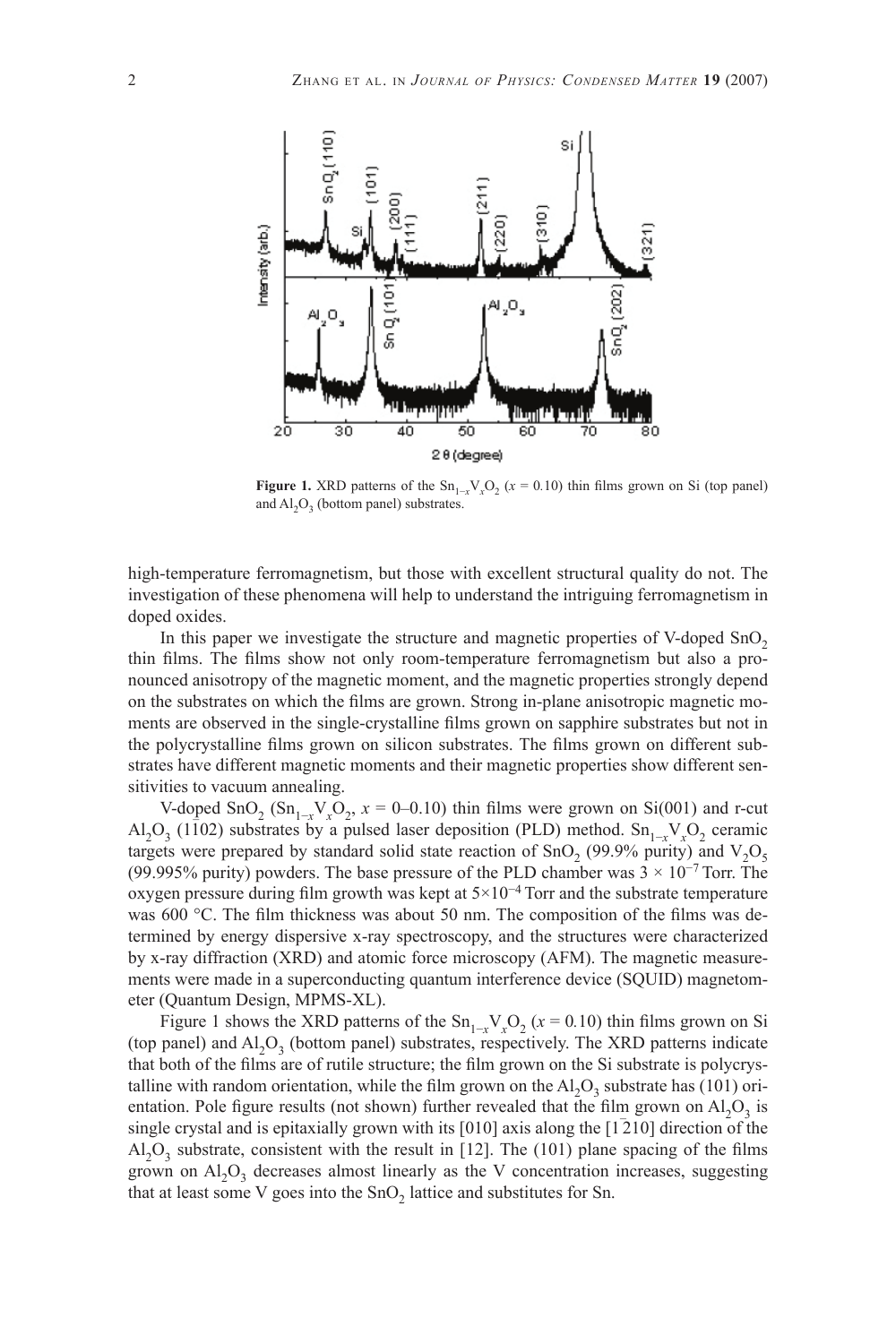

**Figure 2.** AFM images of the  $\text{Sn}_{1-x}\text{V}_x\text{O}_2$  ( $x = 0.10$ ) thin films grown on Si (a) and  $\text{Al}_2\text{O}_3$ (b) substrates.



**Figure 3.** Field-dependent magnetization curves at 300 K for the  $\text{Sn}_{1-x}\text{V}_x\text{O}_2$  ( $x = 0.027$ ) thin films grown on Si and  $AI<sub>2</sub>O<sub>3</sub>$  substrates.

The films were further characterized by AFM. AFM images of the  $\text{Sn}_{1-x}\text{V}_{x}\text{O}_{2}$  ( $x =$ 0.10) thin films grown on Si and  $Al_2O_3$  substrates are shown in figure 2. The film grown on Si is nanocrystalline, with an average grain size of about 20–30 nm and a surface roughness of about 1.5 nm. The film grown on  $\text{Al}_2\text{O}_3$  does not show any granular features and is much flatter (roughness of 0.3 nm), consistent with the epitaxy and single-crystalline quality revealed by the XRD results.

Room-temperature ferromagnetism was observed in the  $Sn_{1-x}V_xO_2$  thin films grown on both Si and  $Al_2O_3$  substrates. Figure 3 shows typical field-dependent magnetization curves measured at 300 K in  $\text{Sn}_{1-x}\text{V}_x\text{O}_2$  ( $x = 0.027$ ) thin films grown on Si and  $\text{Al}_2\text{O}_3$  substrates, respectively, with the magnetic field applied in the plane of the film. The diamagnetic contributions from substrates were subtracted. The film grown on the  $Al_2O_3$  substrate shows an open hysteresis loop with a considerable remanent magnetization (about 30% of the saturation magnetization) and a coercive field of 200 Oe, indicating the pres-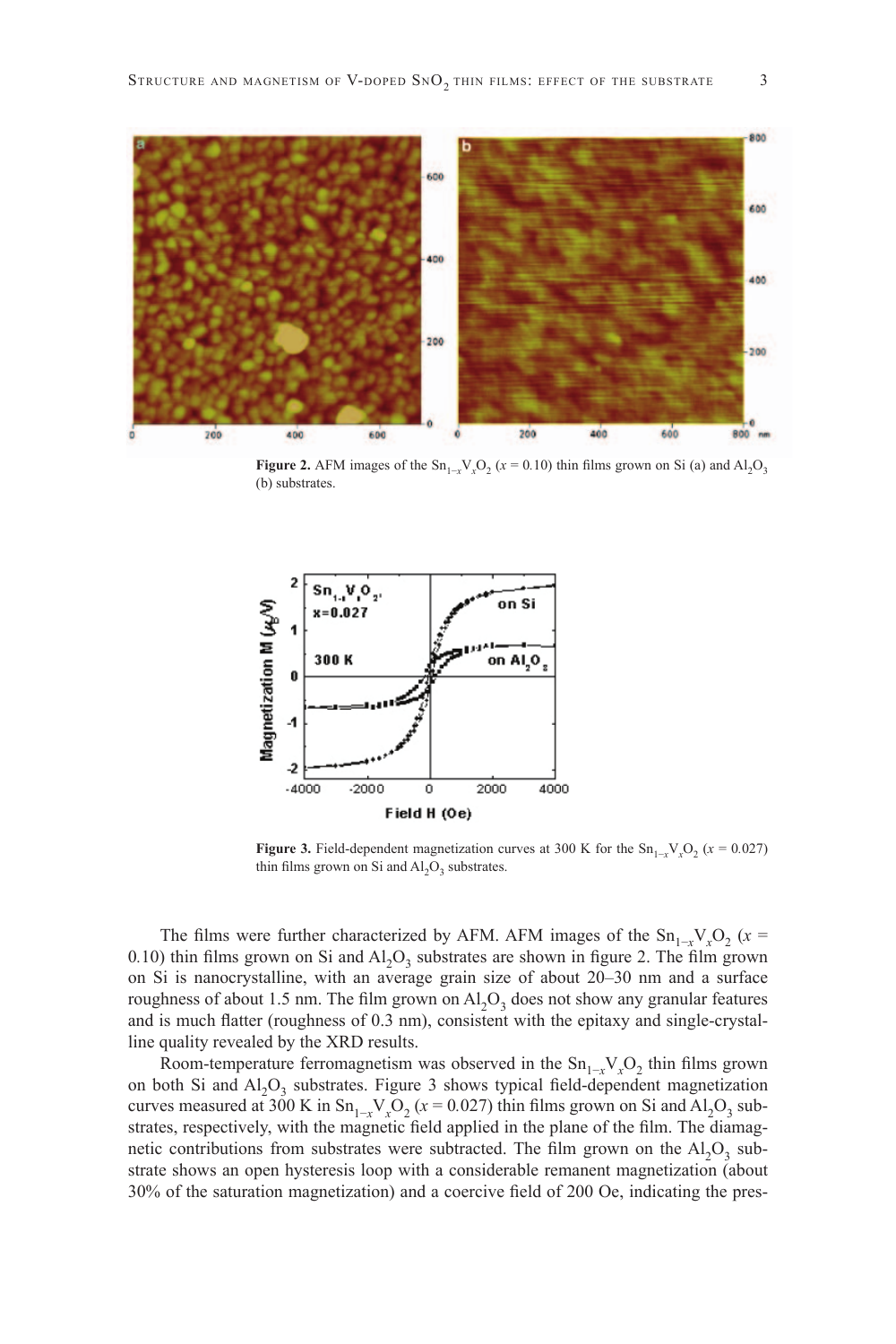

**Figure 4.** Hysteresis loops: (a) at 300 K for the  $\text{Sn}_{1-x}\text{V}_x\text{O}_2$  ( $x = 0.10$ ) thin film grown on an  $Al_2O_3$  substrate, with field parallel and perpendicular to the [010] direction, and (b) at 300 K for the  $\text{Sn}_{1-x}\text{V}_x\text{O}_2$  ( $x = 0.10$ ) thin films grown on Si and  $\text{Al}_2\text{O}_3$  (inset) substrates, with field along the edge (solid square) and diagonal (open diamond) of the square samples.

ence of strong ferromagnetic ordering. Although the film grown on the Si substrate has smaller remanent magnetization and coercive field than the film grown on the  $Al_2O_3$  substrate, it shows a higher magnetic moment.

The finding that the nanocrystalline film shows stronger ferromagnetism than the single-crystalline film suggests that the defect structure plays an important role in the ferromagnetism. Compared with the single-crystalline thin film grown on  $A I_2 O_3$  substrate, the nanocrystalline  $\text{Sn}_{1-x} \text{V}_x \text{O}_2$  thin film must have significantly more structural defects, such as lattice defects at grain boundaries. Grain boundary defects have been implicated to play an important role in the ferromagnetism of doped magnetic oxide semiconductors. Originally paramagnetic Co-doped TiO<sub>2</sub> nanocrystals became weakly ferromagnetic when aggregated and strongly ferromagnetic when spin-coated into nanocrystalline films [13]. Similar results were also reported in a Ni-doped ZnO nanocrystal system [14]. Recently, the Chambers group [11] reported that ferromagnetism is limited in fast-grown Cr-doped TiO<sub>2</sub> thin films but does not occur in slowly grown thin films, and correlated the ferromagnetism to structural defects others than those introduced to maintain charge neutrality.

The most remarkable observation in the  $\text{Sn}_{1-x}\text{V}_x\text{O}_2$  thin films is that the *in-plane* magnetic moment of the film grown on  $\text{Al}_2\text{O}_3$  substrate is strongly anisotropic. Figure 4(a) shows the two hysteresis loops at 300 K of a  $\text{Sn}_{1-x}\text{V}_{x}\text{O}_{2}$  ( $x = 0.10$ ) thin film grown on  $A<sub>1</sub>Q<sub>3</sub>$  substrate with the applied magnetic field parallel and perpendicular to the [010] direction, respectively. The saturation moments of the two hysteresis loops are obviously different: that with the field perpendicular to the  $[010]$  direction is about 40% higher than that with the field parallel to the  $[010]$  direction.

The in-plane anisotropy was not observed in the films grown on the Si substrate, which consist of randomly oriented nanocrystalline grains. Figure 4(b) shows the hysteresis loops for the V-doped SnO<sub>2</sub> thin films ( $x = 0.10$ ) grown on Si and Al<sub>2</sub>O<sub>3</sub> (inset) substrates. Since the film grown on the Si substrate is randomly oriented, we compare the loops measured with the applied magnetic field along an edge and along a diagonal of the square samples. One can clearly see that in the case of the film grown on  $A I_2 O_3$  the saturation magnetic moments measured along different directions are obviously different; but such anisotropy is absent in the film grown on Si, in which the two loops are almost identical. The in-plane character of the measurement shows that the anisotropy of magnetic moments is an intrinsic property rather than a sample-shape effect. The in-plane anisot-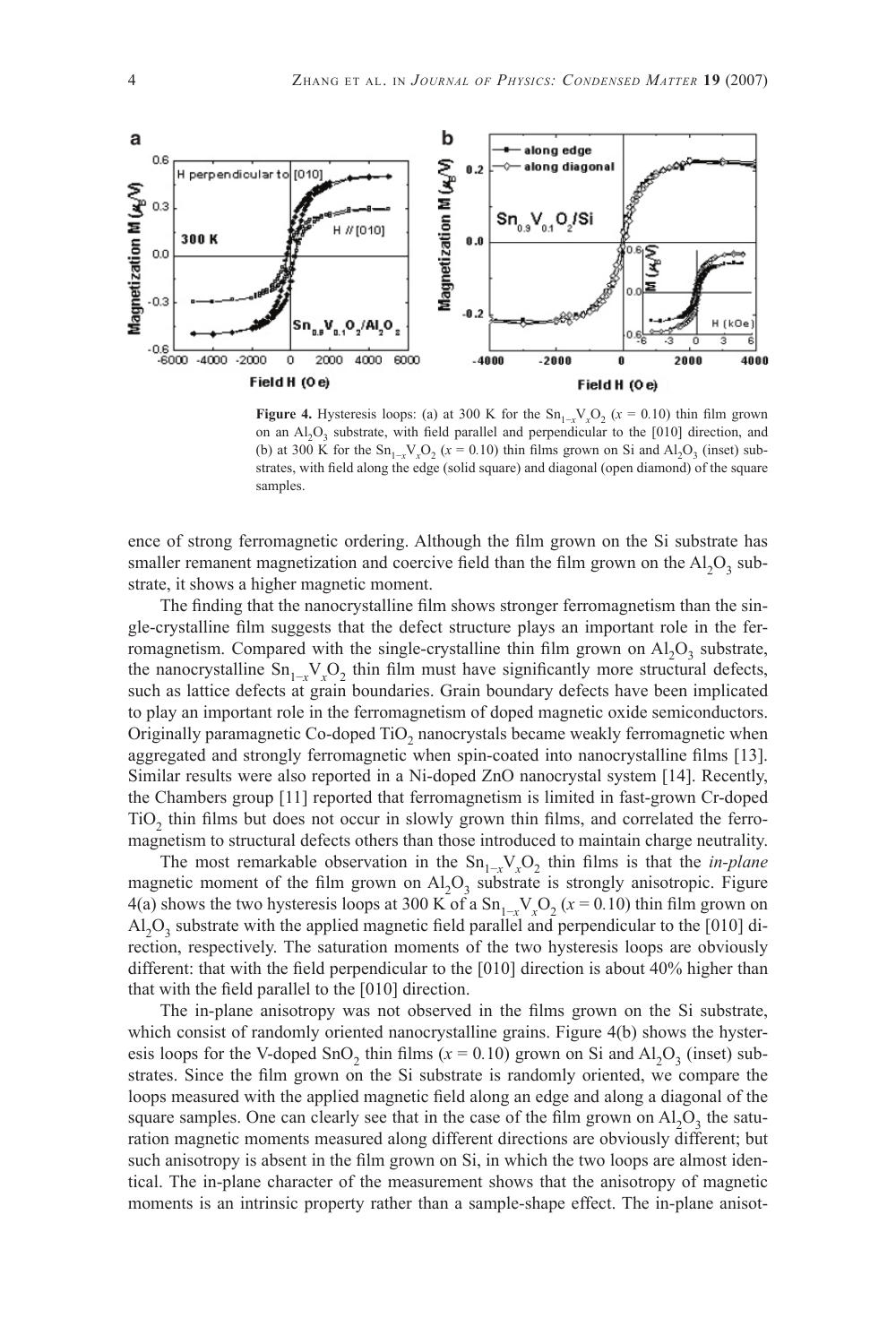

**Figure 5.** Hysteresis loops at 300 K for the  $Sn_{1-x}V_xO_2$  ( $x = 0.05$ ) thin films grown on (a)  $A<sub>1</sub>, O<sub>3</sub>$  and (b) Si substrates before (solid circles) and after (open circles) 3 h of vacuum annealing at 500 °C.

ropy is limited to single-crystalline films grown on  $Al_2O_3$ , as contrasted to polycrystalline films grown on Si, because the random orientation of the grains in nanocrystalline films averages the net anisotropy to zero.

The anisotropy of the magnetic moment may arise from spin–orbit coupling. It is known that the spin–orbit interaction creates an anisotropic orbital-moment contribution [15], and Zaránd *et al* [16] proposed that in Ga<sub>1-*x*</sub>Mn<sub>*x*</sub>As, because of spin–orbit coupling, the effective Mn–Mn ferromagnetic interaction is strongly anisotropic and the neighboring Mn spins tend to be aligned along a certain direction. They argued that the results apply to other magnetic semiconductors with strong spin–orbit interaction. Heavy elements, like Sn in the Sn<sub>1-x</sub>V<sub>x</sub>O<sub>2</sub> studied here, favor spin–orbit coupling, and one may therefore expect to see the anisotropic magnetic moments in the present  $\text{Sn}_{1-x} \text{V}_x \text{O}_2$  thin films. The anisotropic moment observed in Co-doped ZnO has also been related to orbital moment [10].

By comparing figures  $3$  and  $4(b)$ , we find that the magnetic moment decreases with increasing  $V$  doping level, but the drop in the case of the nanocrystalline films is much more significant than that of the single-crystalline films. As shown in figure 4(b) and its inset, for the films doped with  $10\%$  V, the nanocrystalline film shows a lower magnetic moment than the single-crystalline film, which is different from the results for films with lower V concentration indicated by figure 3. The trend towards lower moments at higher doping levels is commonly observed in dilute magnetic oxides. It may be attributed to the formation of dopant pairs or clusters that are antiferromagnetically coupled and yield little or no contribution to the total moment  $[10]$ . Moreover, in the nanocrystalline films, as the V content increases, V may aggregate at grain boundaries, which further reduces the magnetic moment of the nanocrystalline films compared with the single-crystalline films.

Finally, we compare the vacuum annealing effect on the ferromagnetism of the  $\text{Sn}_{1-x}\text{V}_x\text{O}_2$  thin films grown on different substrates. The  $\text{Sn}_{1-x}\text{V}_x\text{O}_2$  ( $x = 0.05$ ) thin films grown on Al<sub>2</sub>O<sub>3</sub> and Si substrates were annealed in a vacuum (better than  $1 \times 10^{-7}$  Torr) at  $500$  °C for 3 h. Figure 5 shows the field-dependent magnetization curves measured before and after annealing. Vacuum annealing had a very weak effect on the magnetization of the film grown on the  $AI_2O_3$  substrate, but dramatically enhanced the ferromagnetism of the film grown on the Si substrate. Although the mechanism for the ferromagnetic ordering in the ferromagnetic oxide semiconductors is still not well understood, it is believed that carriers (in the cases of most oxides, electrons) [17] and/or oxygen vacancies [7] play